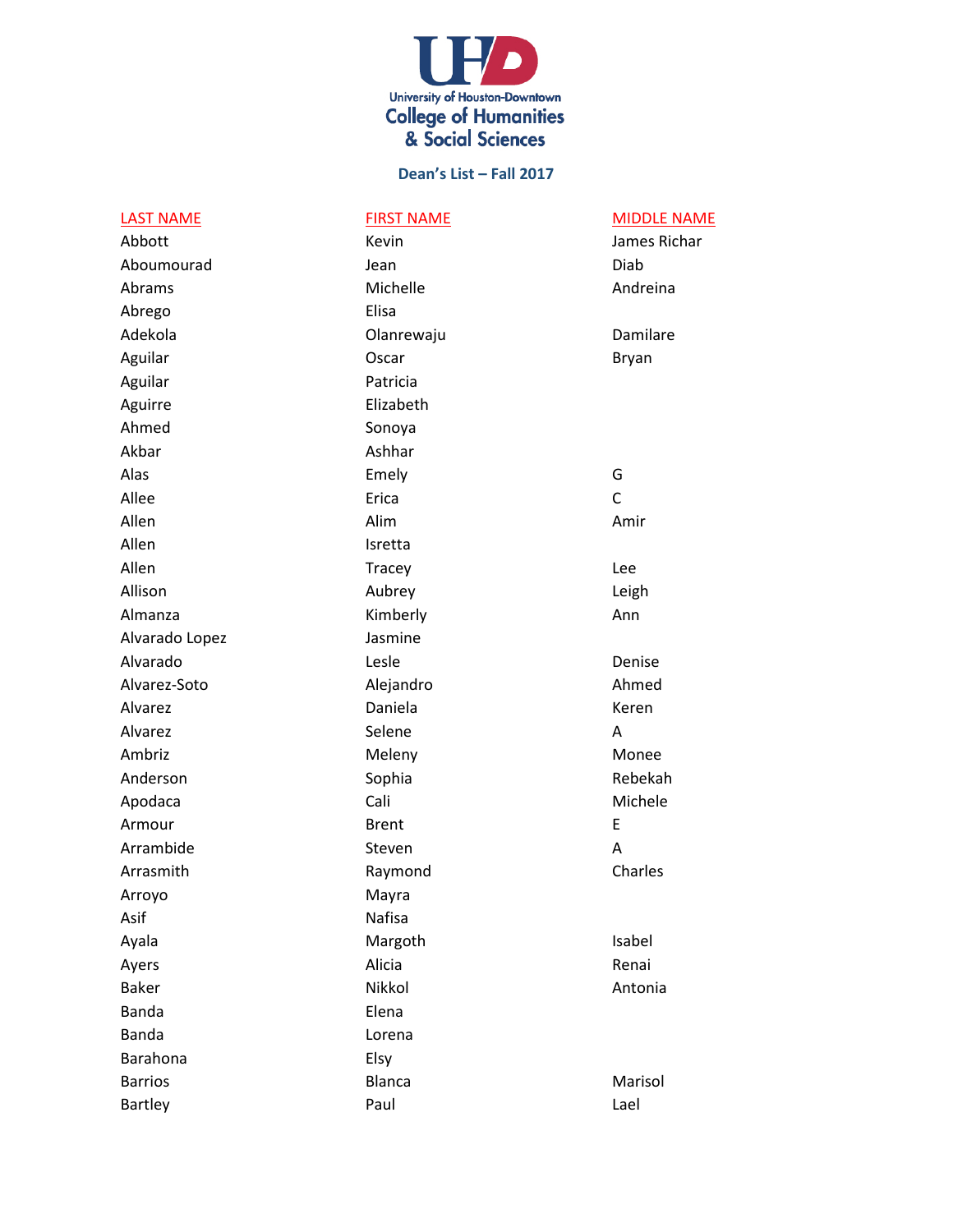

Baylor **Crystal** Crystal **Crystal** Crystal Nichole Beiza **Angie** Angie Bell-Barnes **Angela** Beltran **Angela** Angela Marie Berlanga **Andrea** Andrea Cecilia Berry **Mariah** Mariah **Mariah** Jzonee Berryman **Aaron** Aaron **Richard** Billings **Christopher** Christopher Luke Blacknall **Exana Exana** Esperanza Bohannon **Bohannon** Jonathan **Robert** Boren **Manuel Communist Communist Communist Communist Communist Communist Communist Communist Communist Communist Communist Communist Communist Communist Communist Communist Communist Communist Communist Communist Communis** Borja **Giselle** Giselle **Patricia** Boston Mennette Botello Flor K Bowen **Contract Contract According Service According Service According According Contract According Nicole** Boyd **Abby** Abby Marie Boyd Sue **Emily** Sue Brewer Morrigan Morrigan Kalliope Morrigan Briceno **Maribel** Tania **Maribel** Maribel Briones **Melanie** Melanie **Brittany** Brown Bianca Rosemarie Brown and the settlement of the settlement of the settlement of the settlement of the Sheet of the Sheet of th Burr Shelly Busby **Bushing Community** Lysabeth **Ann** Cabrera Teresa P Caldwell **Cymone** Cymone Paige Campos Fixto Cannon **Tiarevia** Tiarevia **Transformation** Tashun Cardenas **Vanessa** Vanessa Marie Carrillo Monica Laura Carrizales Alyssa Carter **Elizabeth** Hailey **Hailey Elizabeth** Castaneda Amanda Marie Castillo Jasmine Castro Iglesias **Solution** Bennifer Personal Personal Personal Personal Personal Personal Personal Personal Personal Personal Personal Personal Personal Personal Personal Personal Personal Personal Personal Personal Person Castro **Tiffanni** Tiffanni Nichelle Cerna Luis A Ceron Ortega **Barbara** Barbara **Alejandra** Alejandra Chavez Carolina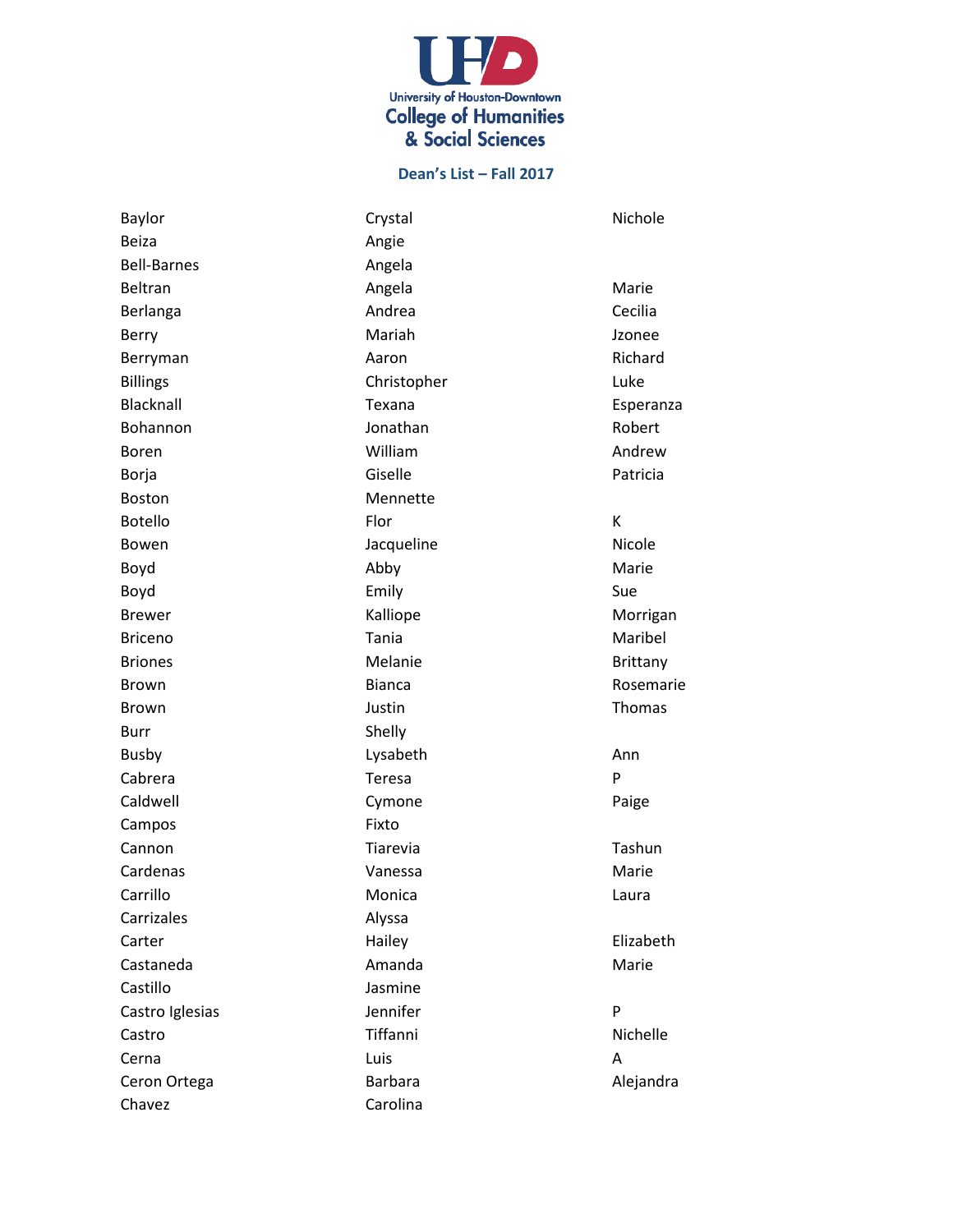

| Chavez                  | Danielle  | Elizabeth |
|-------------------------|-----------|-----------|
| Chavez                  | Diego     |           |
| Christiansen            | Emily     | Jane      |
| Cohen                   | Rylie     | Evan      |
| Corona Ahumada          | Hana      |           |
| <b>Corrales Ramirez</b> | Gloria    | Y         |
| Cox                     | Michael   | Floyd     |
| Creamer                 | John      | William   |
| Crowley                 | Michael   |           |
| Cruz                    | Stephanie |           |
| Cummings                | Alicia    | Nicole    |
| Daniel                  | Chrystel  |           |
| Davenport               | Kristina  | Marie     |
| Davis                   | Courtney  | Ann       |
| De La Cruz              | Engracia  | Cristina  |
| De La O                 | Katy      | Michelle  |
| De La Rosa              | Alyssa    | Amber     |
| De Leon                 | Maria     | Elena     |
| De Leon                 | Victoria  | Nicole    |
| Delapaz                 | Cindy     |           |
| <b>Dickens</b>          | Kristy    | Nicole    |
| <b>Dickins</b>          | Cristina  | Stamper   |
| Dimaliwat               | Austine   | Karina    |
| Do                      | Nhu       |           |
| Do                      | Thai      | H         |
| Domino                  | Alicia    | R         |
| Downey                  | Shamika   |           |
| Dupont                  | Joshua    | David     |
| Duran Castro            | Benjamin  |           |
| Durham                  | Wesley    | Allen     |
| Duval                   | Myka      | Christine |
| Elhaj                   | Amanda    | Sabrine   |
| Eniayewu                | Deon      | S         |
| Escamilla               | Ruben     | Humberto  |
| Espenan                 | Chloe     | Elizabeth |
| Espinoza                | Jocelyn   | Nathaly   |
| Estruch                 | Jose      | Luis      |
| Ezzeddine               | Laela     | M         |
| Falcon                  | Lauren    | Α         |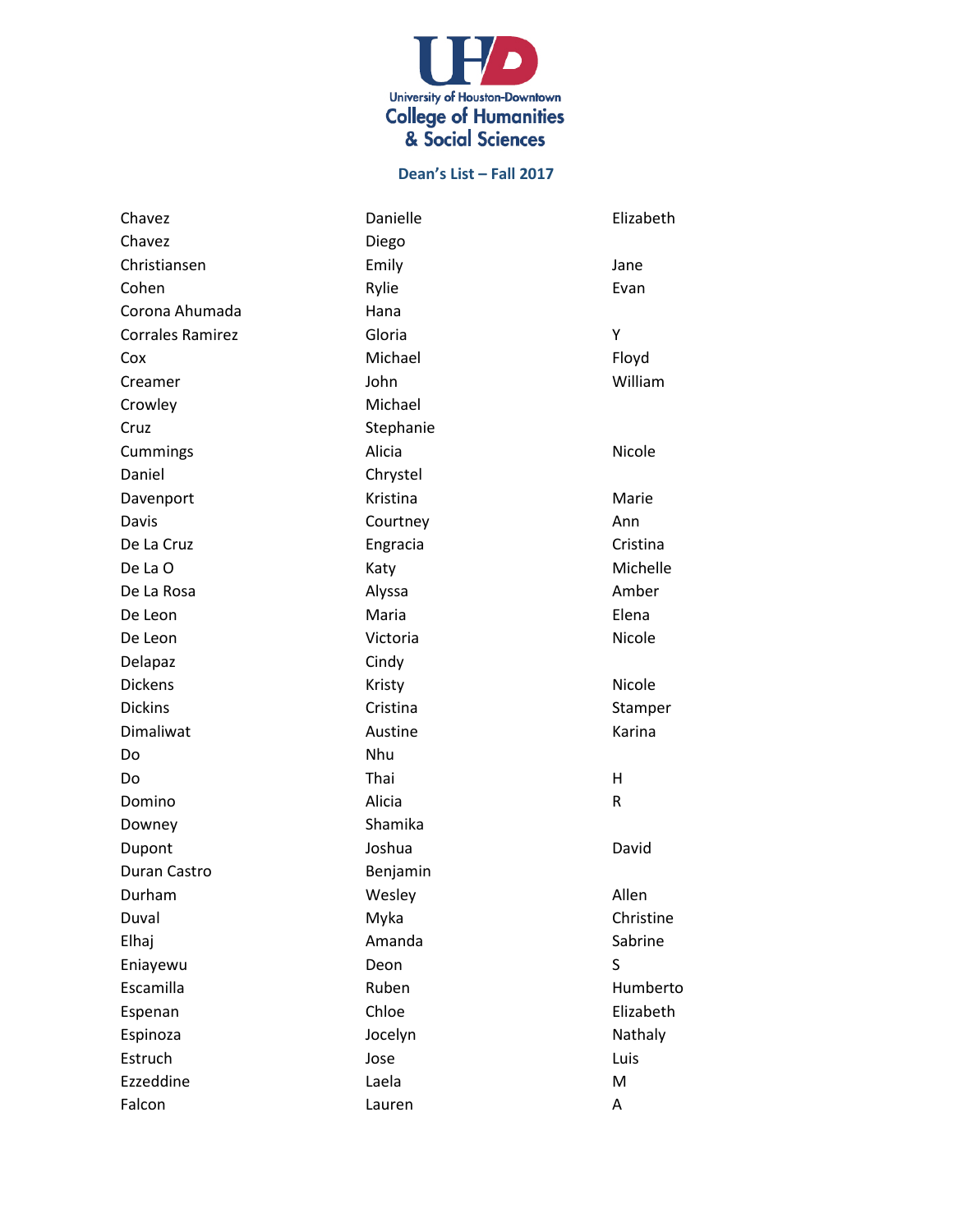

| Fellyx                 | Honeyfield     |             |
|------------------------|----------------|-------------|
| Fernandez              | Michelle       |             |
| Few                    | Jonathan       | Christopher |
| Figaro                 | <b>Brandon</b> | G           |
| Firchau                | Elizabeth      | Joy         |
| Flores-Ramirez         | Melina         |             |
| Flores                 | Carlos         | Alexander   |
| Flores                 | Diana          |             |
| Flores                 | Jessica        |             |
| Flores                 | Karla          | Crystal     |
| Folger                 | Haleigh        | Grace       |
| Ford                   | Jacklyn        | Renee'      |
| Fraps                  | Helen          | Ethel       |
| Gago                   | Tatyana        | Alessandra  |
| Gallegos               | Debora         |             |
| Galvan                 | Edna           |             |
| Galvez                 | Angela         | P           |
| Gamez                  | Yadira         |             |
| Garcia Lopez           | Evelyn         | Yunery      |
| Garcia                 | Jesus          | Enrique     |
| Garcia                 | Judith         |             |
| Garcia                 | Karina         | Guadalupe   |
| Garcia                 | Melanie        | Elyse       |
| Garza                  | Amanda         |             |
| Garza                  | Isabella       | Carolina    |
| Glenn                  | William        | Carson      |
| Godfrey                | Christopher    | James       |
| Golding                | Jarreth        | Kerr        |
| Gomez                  | <b>Bianca</b>  |             |
| Gomez                  | Margarita      |             |
| Gonzales               | Rosmery        |             |
| <b>Gonzalez Freire</b> | Camila         |             |
| Gonzalez-Herrera       | Jonathan       |             |
| Gonzalez               | Arely          | Jasmin      |
| Gonzalez               | Elizabeth      |             |
| Gonzalez               | Ivan           | Rogiero     |
| Gonzalez               | Mireya         |             |
| Gonzalez               | Ollicia        | Deshawn     |
| Gore                   | Catherine      | Alexis      |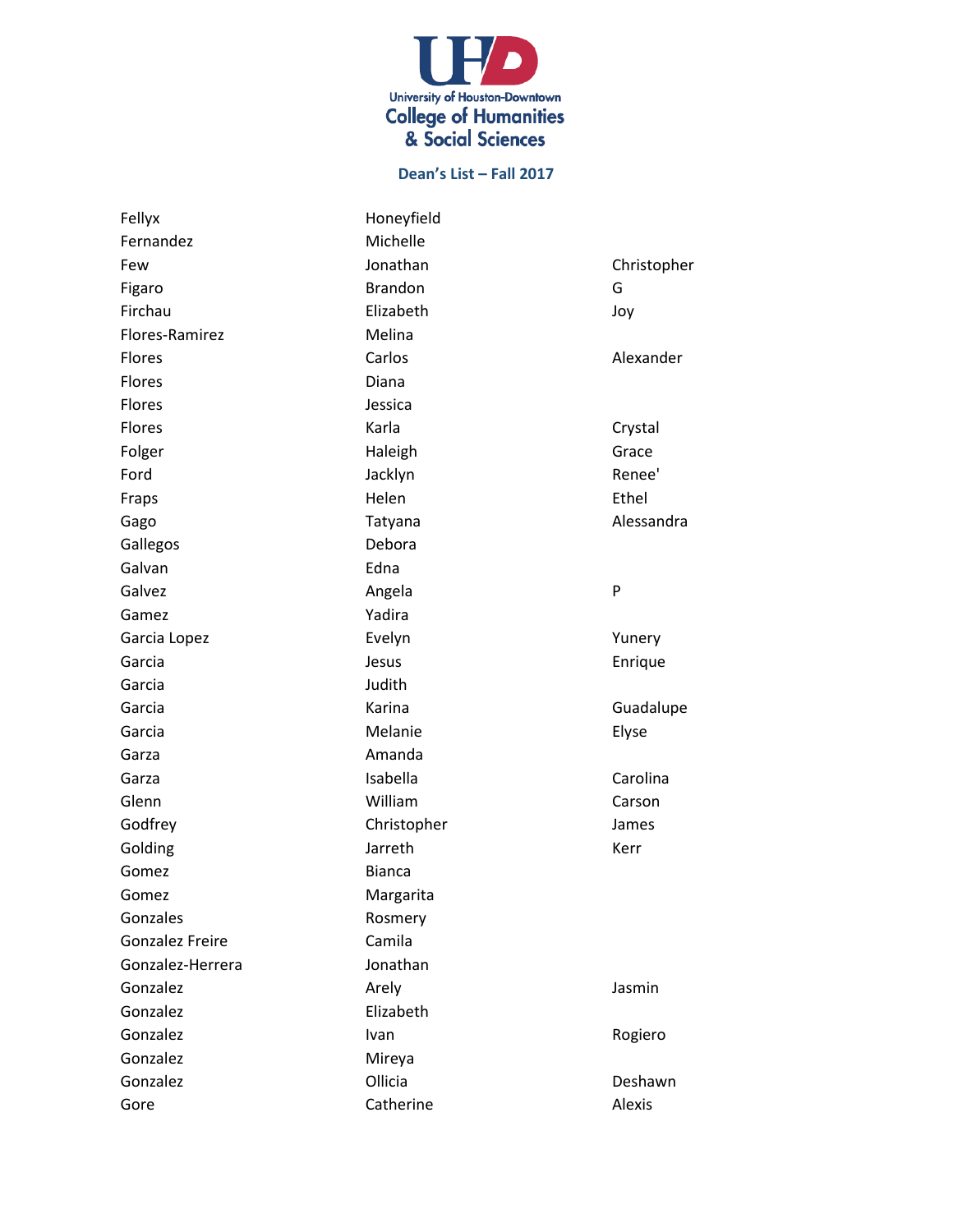

Gough William Leonard Grady Grady Nicole Nicole Rhocherlyn Graham **Patrick** Patrick **Edward** Green **Maria** Maria Maria Number of Number of Number of Number of Number of Number of Number of Number of Number of Number of Number of Number of Number of Number of Number of Number of Number of Number of Number of Number Green Tamika Dwanda Grimaldo Alfred Grimes **Immanuel Immanuel** Jeremiah **Immanuel** Guadarrama Martinez **Guadalupe Cuadalupe** Karina Guadiana Blanca Alicia Guajardo **Ashley** Ashley Ashley Monique Guajardo **Byanka** Byanka Melissa Guajardo Carlos Gudino Marithza Guerra **Allison** Allison **Elaine** Guerrero Tiffany Guerrero Veronica Gueta **Alejandra** Gutierrez Lesli Hall Shannon L Haroutounian Olivia Frances Harper **Arbene** Arbene **Raveen** Haseeb Abdul Hatt **Marie** Kaitlyn **Marie** Marie Hebert **Lashonda Lashonda** Nicole Helaire **Briana** Briana Rae Helou Decos **Alexander** Alexander Ramez Hernandez-Garcia **Eugenia** Eugenia Marina Hernandez Ana Ana G Hernandez **Angy** Hernandez Bianca Monique Hernandez Jacqueline **Marshall** Prenee Hernandez Salvador Herrera **Leonardo** Melicio Higgins **Sheronda** Gaynell Hill Justin Andrew Hill Typhani Hines Valneshia Hnatek **Eda** Eda Marie Holcomb Katelyn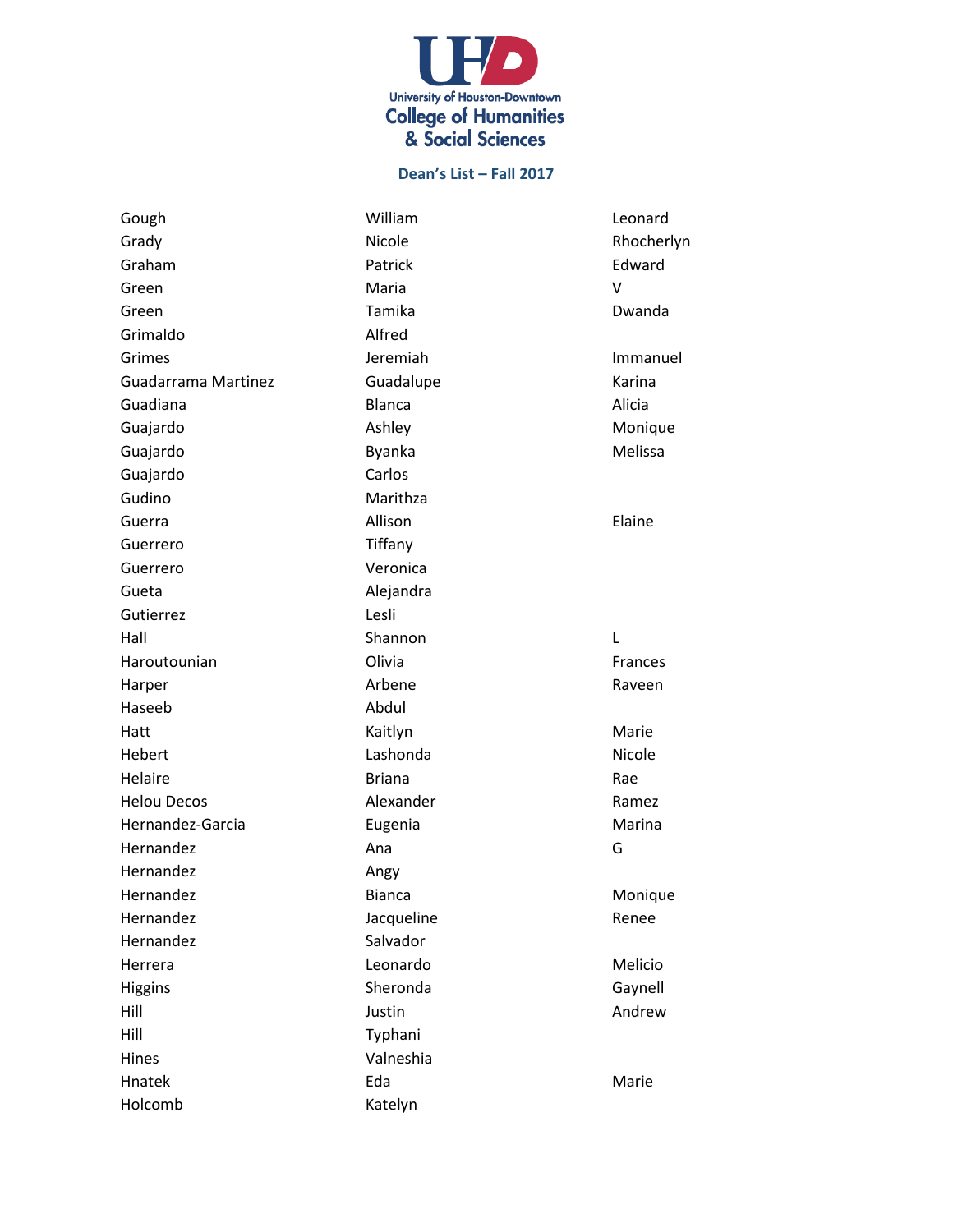

Ibarra **Esmeralda** Icsel Erim Jasso Gisela Jimenez Diana Juarez Rosio Kabiruddin Arfa Khalique Mahjabeen Khan Naveera

Howard-Porter **National Patricia** Patricia **Evelyn** Huesca Alexia Khiabet Hughes **B B CONFIDENTIAL** Hurst Janetra Janell Huynh Jasmine Kassandra larussi kalender in besteckning van die kalender van die kalender van die kalender van die kalender van die ka Iheonunekwu Nelson Chialuka Ingles **Nichole Eugena** Isiayei **Andrew Andrew Brayena** Jackson Jasmine J Jackson Robert L. Jackson Victoria Akenese Jaso Dayna Denyse Jilote Toniamber Marie Jimenez **Nancy Nancy Ann** Jimenez **Sofia** Beatriz Johnson **Andra** Andra **Andra** Raivone Jones-Priest Jerae' Alise Jones Chanel Y Jones **Danielle** Chanielle Chanielle Jones and the Mexican Service of the Mexican Service of the Mexican Service of the Rebeeca Jordan Nicole Elice Jordan Rhea J Kabbani **Mariam** Mariam **Elaine** Kern Jessica Lynn Khan **Eisha** Eisha Maryam Kirk **Europa Expedition Lauren** and Lauren and Lauren Briana Kirksey Tiara R. L. Kirsch Taylor L Knight **Cory Cory Contract Contract Contract Cory** Knott Aja Elizabeth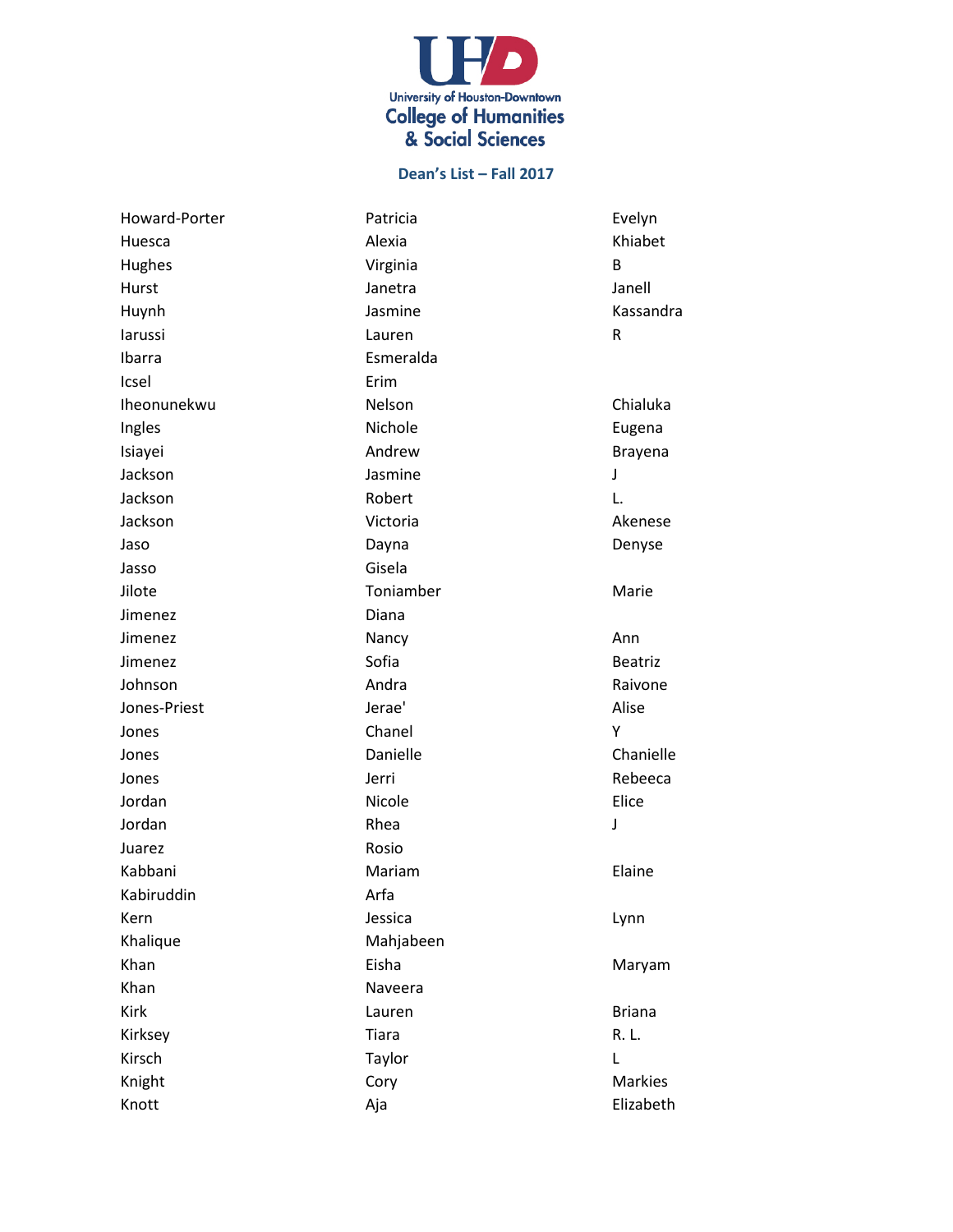

Laird **Colleen** Michelle **Colleen** Lambert **Nichole Communist Example 1** Land **Communice** Cunnice **Communice** State Communice Lara **International Manual Antonella** Jennifer Antonella Larson Lindsay M Lavanderos **Grecia** Grecia **Del Pilar** Lazarus **Machina Company Harrison** Harrison **Cuinn** Leauvano **Gisselle** E Lehnert Madelyne Macken Luisa Leija Emili Leija **Alejandro** Juan Juan Alejandro Lemesoff-Topchy Minerva Minerva Andina Levengood **Halli** Halli **Arial** Levine **Ethan** Ethan Bryan Lightning **Mikala** Denise Linares **Noemi** Noemi and a Abigail Living Cameron Deon Loera Maria M Lollis Taalir Kamryn Lopez Aguilar **Paola** Lopez Aleyda Yazmin Lopez Axel Lopez **Douglas Constanting Douglas Constanting Antonio** Lopez Jose Angel Lopez **Marcela** Marcela Marcela Marie Lumbi Kendra Marella Luna Richard Mabin Pharmaconae Valerie Pharmaconae Pharmaconae Pharmaconae Pharmaconae Pharmaconae Pharmaconae Ph Macqueen **Alexandra** Paige **Alexandra** Paige Maldonado **Aldo** Aldo Cuitlahuac Malik Noor Maples Manuel Communication of the Maples Manuel Communication of the Maple Communication of the Ma Marks **Alyssa** Alyssa **Rebecca** Marks **Ashley** Ashley **Ashley** Ashley Ashley **Nicole** Marquez **International Lorena** Communication and Lorena Itzel Martin **Martin** Bridgette **Ardet** Martinez Alvarez **Cristina** Martinez Reyna **Galleryy Calleryy Calleryy Callery CO** 

Kusick **Marisol** Marisol **Marisol** Isabel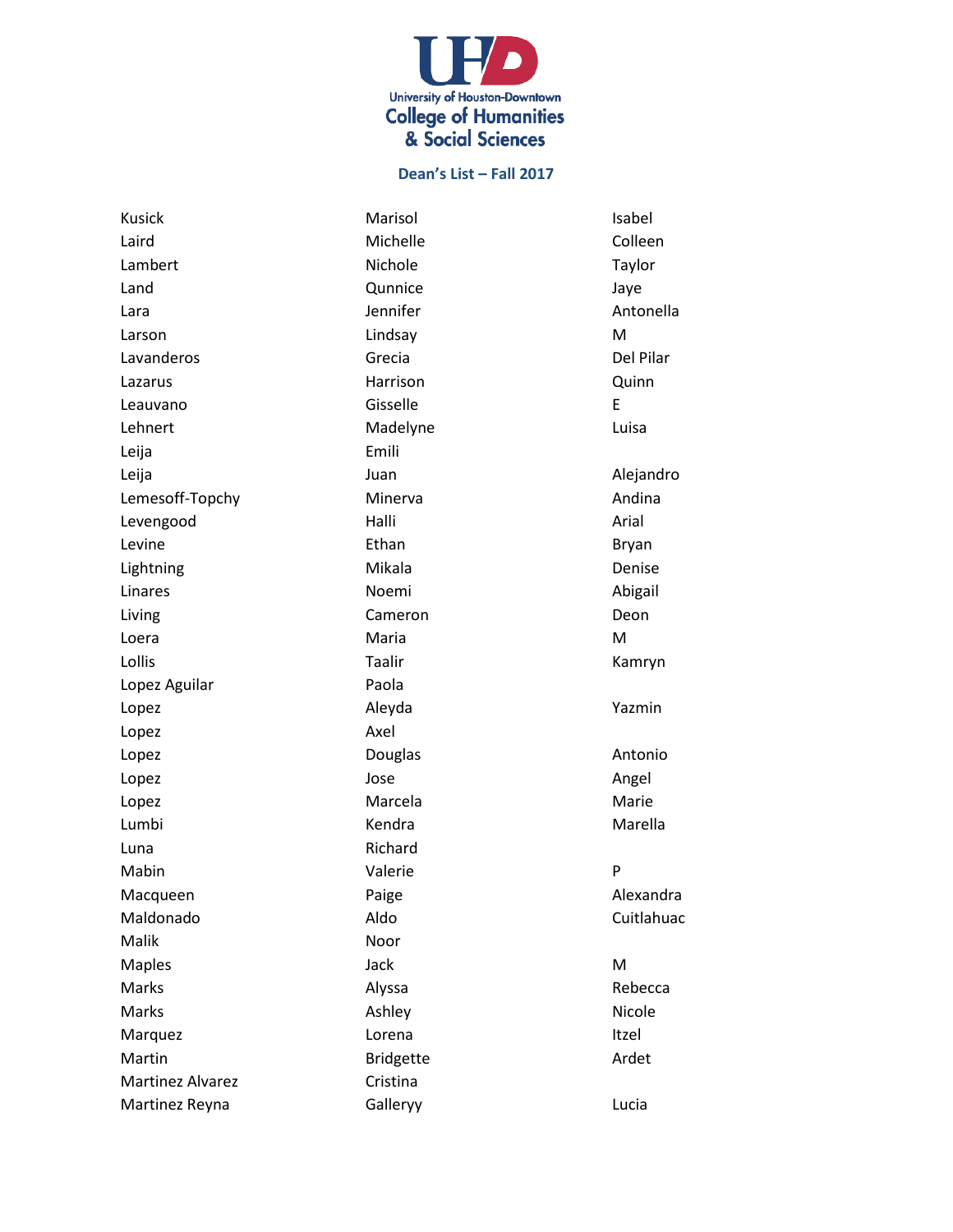

| Martinez Salazar | Luis             | Antonio   |
|------------------|------------------|-----------|
| Martinez         | Alyssa           | N         |
| Martinez         | Andie            | Yenisei   |
| Martinez         | Chelsea          | Marie     |
| Martinez         | Gina             | Raquel    |
| Martinez         | Juana            | M         |
| Mata             | Angela           | Marie     |
| Mbani            | King             | Lesi      |
| Mbengue          | Aminata          |           |
| McCarthy         | Benjamin         | Jeffrey   |
| <b>McGinnis</b>  | Allison          |           |
| <b>McGinnis</b>  | Erin             | Alaina    |
| Mccarley         | Evan             | Lizabeth  |
| Mccorkle         | Marceli          | Ann       |
| Mcintyre         | Phillip          | Michael   |
| Medina           | <b>Brittany</b>  | Paige     |
| Medina           | Jennifer         |           |
| Meisner          | Abra             | Kaylee    |
| Miranda          | Amanda           | C         |
| Mohammed         | Shahina          | M         |
| Mojica           | Brittany         |           |
| Molina           | Joanna           |           |
| Monday           | Heather          | Wynona    |
| Montanez         | Diana            | Marcela   |
| Montez           | Farrah           | Denise    |
| Moore            | Kara             | Marie     |
| Moreno           | Jordan           |           |
| Morgan           | Nikolas          | Steven    |
| Moussa           | Mona             | Ali       |
| Mouton           | <b>Bridgette</b> |           |
| Munoz            | Zaragoza         |           |
| Negrete          | Javier           |           |
| Negussie         | Nolawi           |           |
| <b>Nerios</b>    | Karly            | Renee     |
| Nevarez          | Valerie          |           |
| Nguyen           | Jacqueline       | Diem Chi  |
| Nguyen           | Justin           | Tomas     |
| Nguyen           | Thy              | Thi Minh  |
| Nieva            | Jonathan         | Christopl |

Christopher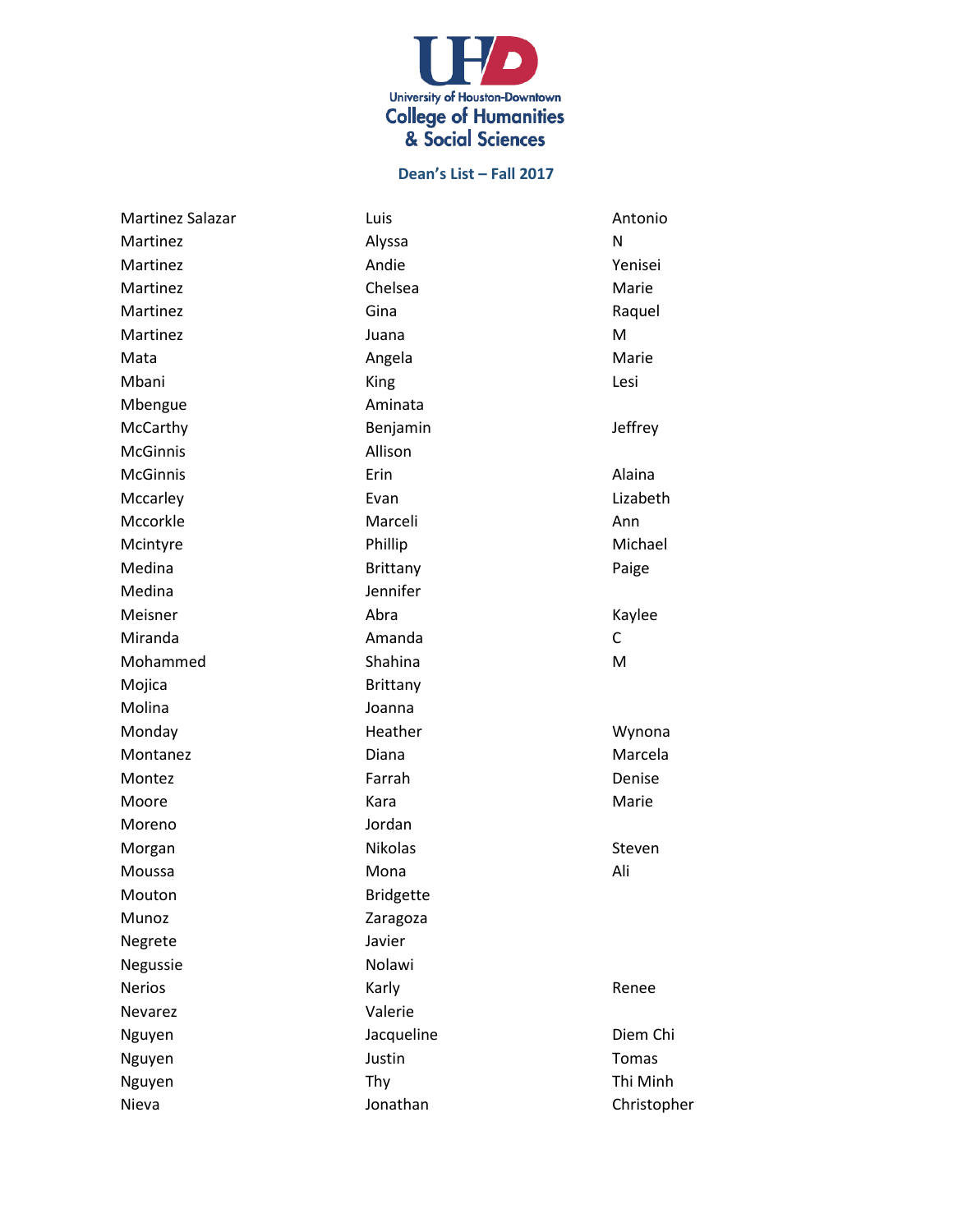

| Nunez              | Irene           | M              |
|--------------------|-----------------|----------------|
| <b>Nunez</b>       | Magge           | Marleny        |
| Nyambisa           | Caroline        | Nyamoita       |
| Obama              | Marlen          | Escalada       |
| Obregon Compean    | Amanda          | De Jesus       |
| Ogbe               | Tosobua         | <b>Desiree</b> |
| Olvera             | Leslie          | Edith          |
| Omer               | Mohamed         | Saifledin      |
| Oravetz            | Alexandra       |                |
| Orechoneg          | Kaitlyn         | T              |
| Orozco             | Edylizette      |                |
| Orozco             | Yohana          | Elisabeth      |
| Ortiz              | Jennifer        | <b>Brianna</b> |
| Osbey              | Orin            | Cornel         |
| Owens              | Shane           | Eric           |
| Pacheco            | <b>Baltazar</b> |                |
| Paez               | Christopher     | Alan           |
| Palacios           | Paola           | Nicole         |
| Palomino           | Jocelyn         |                |
| Pantoja            | Jema            | D              |
| Patel              | Partic          |                |
| Paulk              | Danielle        | Nicole         |
| Peckenpaugh        | Richard         | Dean           |
| Pena               | Aurora          |                |
| Pena               | Pablo           | O              |
| Perez              | Alejandra       |                |
| Perez              | Ann             | Gracie         |
| Perez              | Daniela         |                |
| Perez              | Diana           | Lilia          |
| Perez              | Gladys          | Areli          |
| Perez              | Jahel           |                |
| Perez              | Keblin          |                |
| Perez              | Lissette        |                |
| Perez              | Melanie         | Andrea         |
| Pham               | Chi             | Thi My         |
| Pham               | Huy             | T              |
| Plascencia-Delgado | Jessica         | Liliana        |
| Platas             | Diana           | Laura          |
| Plitt              | Corina          | Jacqueline     |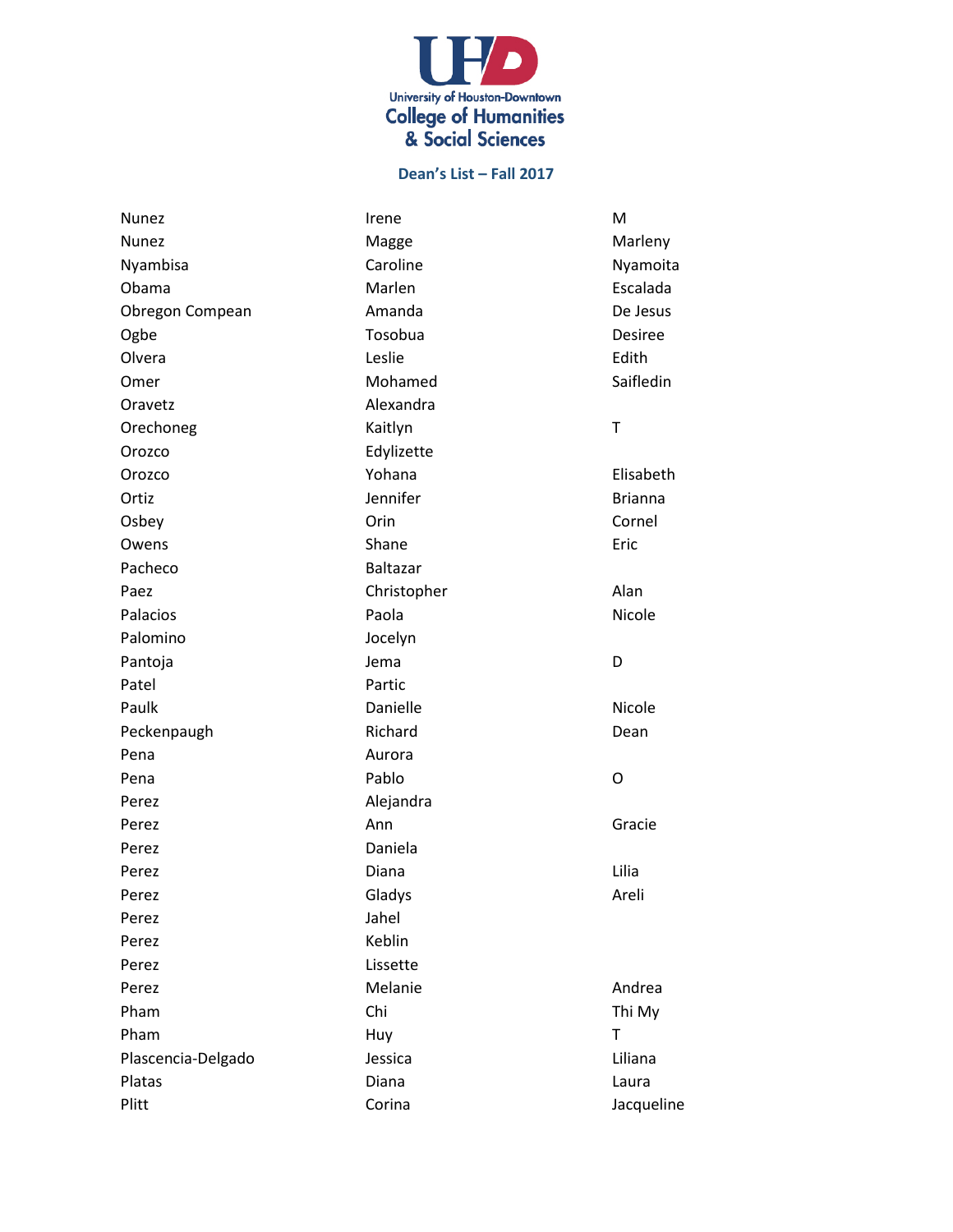

| Ponce         | <b>Brian</b>  | Lee       |
|---------------|---------------|-----------|
| Ponce         | Vianey        |           |
| Pradia        | Paulette      | Lashaune  |
| Prado         | Jesus         | Alberto   |
| Price         | Mary          | Laura     |
| Quijano       | Desaree       | Danielle  |
| Quintero      | Jose          | L         |
| Raine         | <b>Tracee</b> | Tashelle  |
| Ramirez Reyes | Alicia        | Marcela   |
| Ramon         | Keila         | Ninnette  |
| Ramon         | Tiffany       |           |
| Ramos         | Robert        | Joseph    |
| Ramos         | Valeria       |           |
| Ratliff       | <b>Thomas</b> | Alvin     |
| Redondo       | Rachel        | Anne      |
| Reed-Oliver   | Stephanie     | A         |
| Revells       | Maia          | Alyse     |
| Rey           | Alexis        | Marie     |
| Reyes         | <b>Bonnie</b> |           |
| Reyes         | Claudia       |           |
| Reyna         | Alma          | Delia     |
| Rincon        | Yessenia      |           |
| Rios          | Juan          |           |
| Rivera        | Jennifer      | Guzman    |
| Rivera        | Michelle      | Taylor    |
| Rivera        | Vanessa       |           |
| Robinett      | Billy         | Robert    |
| Robinson      | Melissa       | Anne      |
| Rodriguez     | Karen         |           |
| Rodriguez     | Laura         | Maribel   |
| Rogers        | Andrew        | Hayden    |
| Rojas         | Amy           |           |
| Rojas         | Samantha      | Nicole    |
| Rubio Kahyr   | Aminah        |           |
| Rubio Rivera  | Fany          | Elizabeth |
| Rucoba        | Amairani      |           |
| Ruiz          | Erick         |           |
| Ruiz          | Jerika        | Jazmin    |
| Saenz         | Rebecca       | Delia     |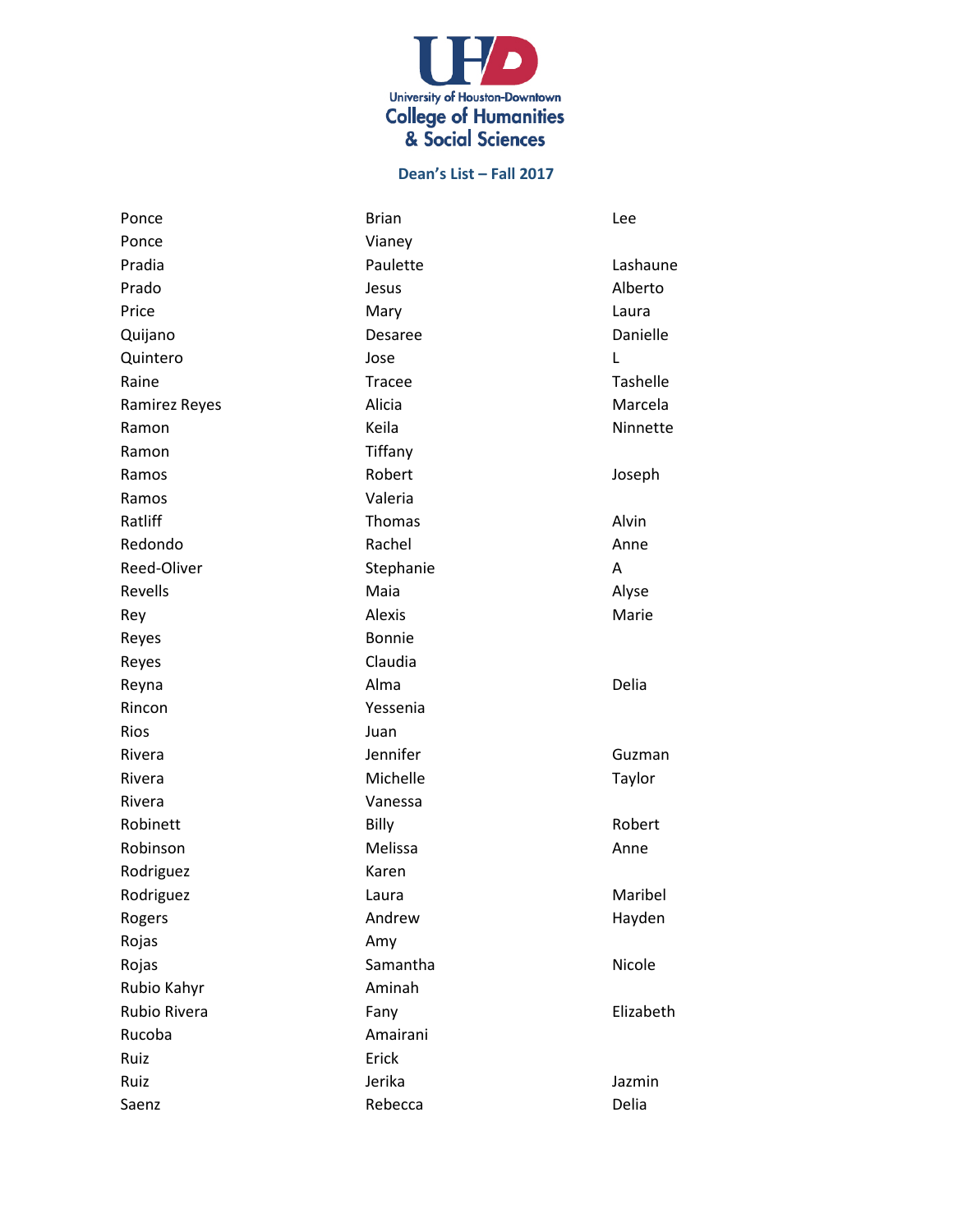

| Salazar        | Sadie           | Elizabeth     |
|----------------|-----------------|---------------|
| Samuel         | Julia           |               |
| Sanchez Ayala  | Diana           | L             |
| Sanchez        | Angelica        | Nayeli        |
| Sanchez        | Luis            | J             |
| Sanchez        | Miguel          |               |
| Sanmiguel      | Constanza       |               |
| Sanou          | Sompro          | Germain       |
| Sanson         | <b>Nicholas</b> | Boyd          |
| Santellana     | <b>Britney</b>  | Simone        |
| Santos         | Chasity         | L             |
| Sapon          | <b>Bryan</b>    | Ulises        |
| Sarmientos     | Salest          |               |
| Schneider      | Kristy          | N             |
| Seabolt        | Caitlyn         |               |
| <b>Sellers</b> | Alandria        | N             |
| Sena           | Mary            | L             |
| Sepulveda      | Sharon          | A             |
| Sermon         | Alexandra       | N             |
| Serrano        | Natalie         | <b>Bianca</b> |
| Shanks         | Daniel          | Harrison      |
| Sharif         | Donya           |               |
| Sharif         | Mohammad        | Mohsin        |
| Sharma         | Neha            |               |
| <b>Sheets</b>  | Jennifer        | Marie         |
| Shonka         | Amanda          |               |
| <b>Simmons</b> | Allyson         | Michele       |
| <b>Simmons</b> | Matthew         | Cole          |
| Skinner        | <b>Brandy</b>   |               |
| Solis          | Timothy         | Andrew        |
| Soni           | Ninja           | Devangkumar   |
| Sosa           | Elizabeth       |               |
| Strong         | Alexis          | Elyse         |
| Tajadod        | Armita          |               |
| Tamez          | Celina          | Yaressi       |
| <b>Tapia</b>   | <b>Beatrize</b> |               |
| Telemacque     | Roselyn         | Shevon        |
| Thomas         | Autumn          | Rae           |
| Thomas         | Michael         | Jerel         |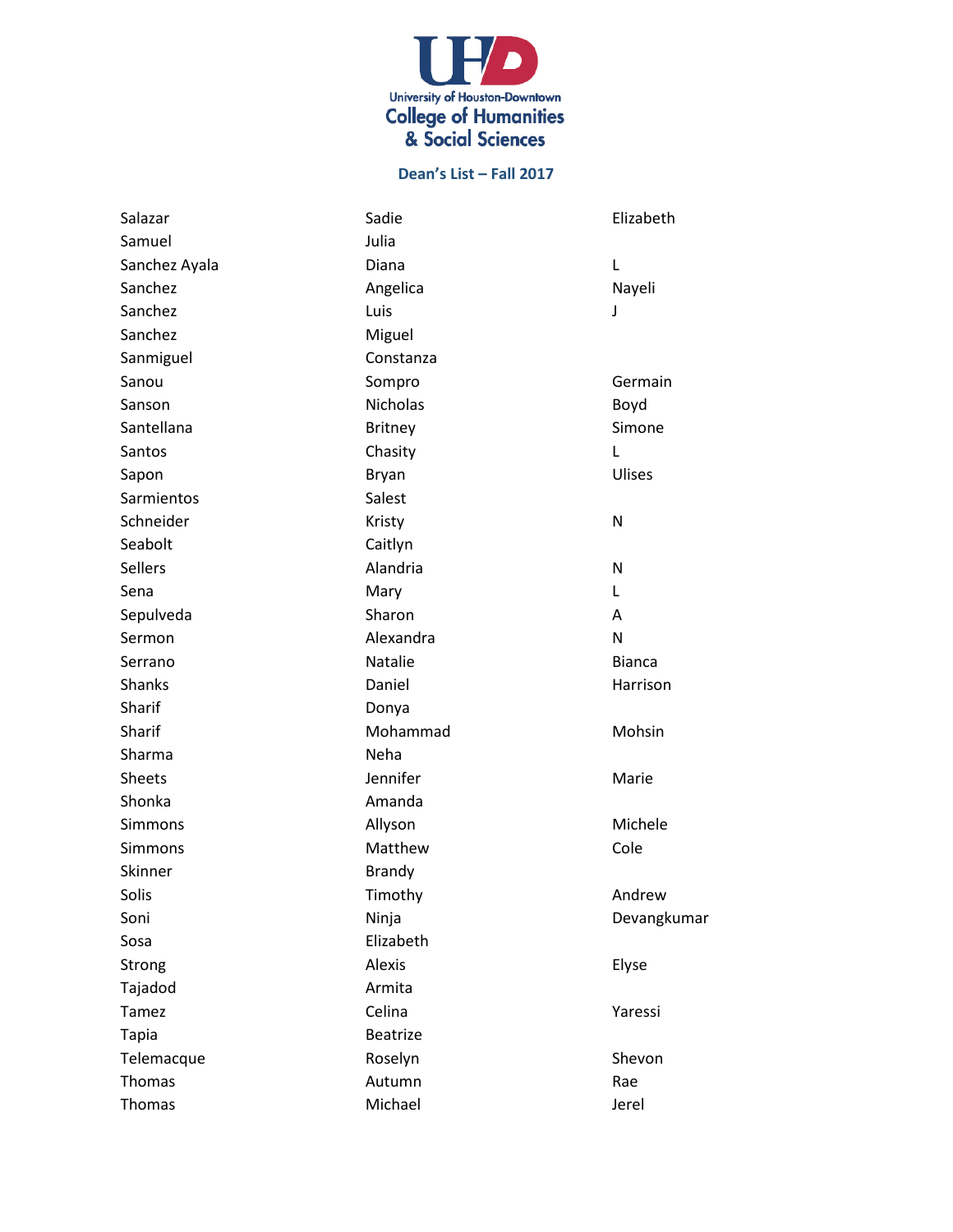

| Thomas                | Mykia     | Sharron   |
|-----------------------|-----------|-----------|
| <b>Torres Herrera</b> | Sindia    | Dania     |
| Torres                | Jocelyne  | Ivoney    |
| <b>Torres</b>         | Jonathan  | Luis      |
| <b>Torres</b>         | Randy     |           |
| Torres                | Tatiana   |           |
| Tovar                 | Ruth      | Elizabeth |
| Tran                  | Michael   | Ngo       |
| Tran                  | Uyen      | Khanh     |
| Treminio              | Ana       | Iris      |
| Trude                 | Tyler     | Randolph  |
| Truong                | Timothy   |           |
| Tunal                 | Daisy     | Alejandra |
| Tuttle                | Evan      | Taylor    |
| Tutu                  | Felicity  | А         |
| Umanzor               | Jocelyn   |           |
| Valle                 | Maria     | Fe        |
| Valor                 | Keith     | Thomas    |
| Vasquez               | Roxana    | Leticia   |
| Vaughn                | Charles   | Earl      |
| Vazquez               | Elizabeth | G         |
| Vazquez               | Juan      | Jose      |
| Velez                 | Katelyn   | Nicole    |
| Venegas               | Emily     | С         |
| Vidales               | Aldercy   |           |
| Villalpando           | Jessica   |           |
| Villar Castaneda      | Maria     | Jose      |
| Vuong                 | Thao      | Le-Truc   |
| Walicki               | Clarissa  |           |
| Walker                | Raeshawn  | Leann     |
| Washington            | Megan     | Rene      |
| Watanabe              | Eri       |           |
| Watson                | Angela    | Nichelle  |
| Weatherspoon          | Frederick | E         |
| Weeks                 | Andrea    | J         |
| Willars               | Kristen   | Paige     |
| Williams-Polley       | Krystal   | А         |
| <b>Williams</b>       | Joshua    | B         |
| Wilson                | Cassie    | Lyn       |